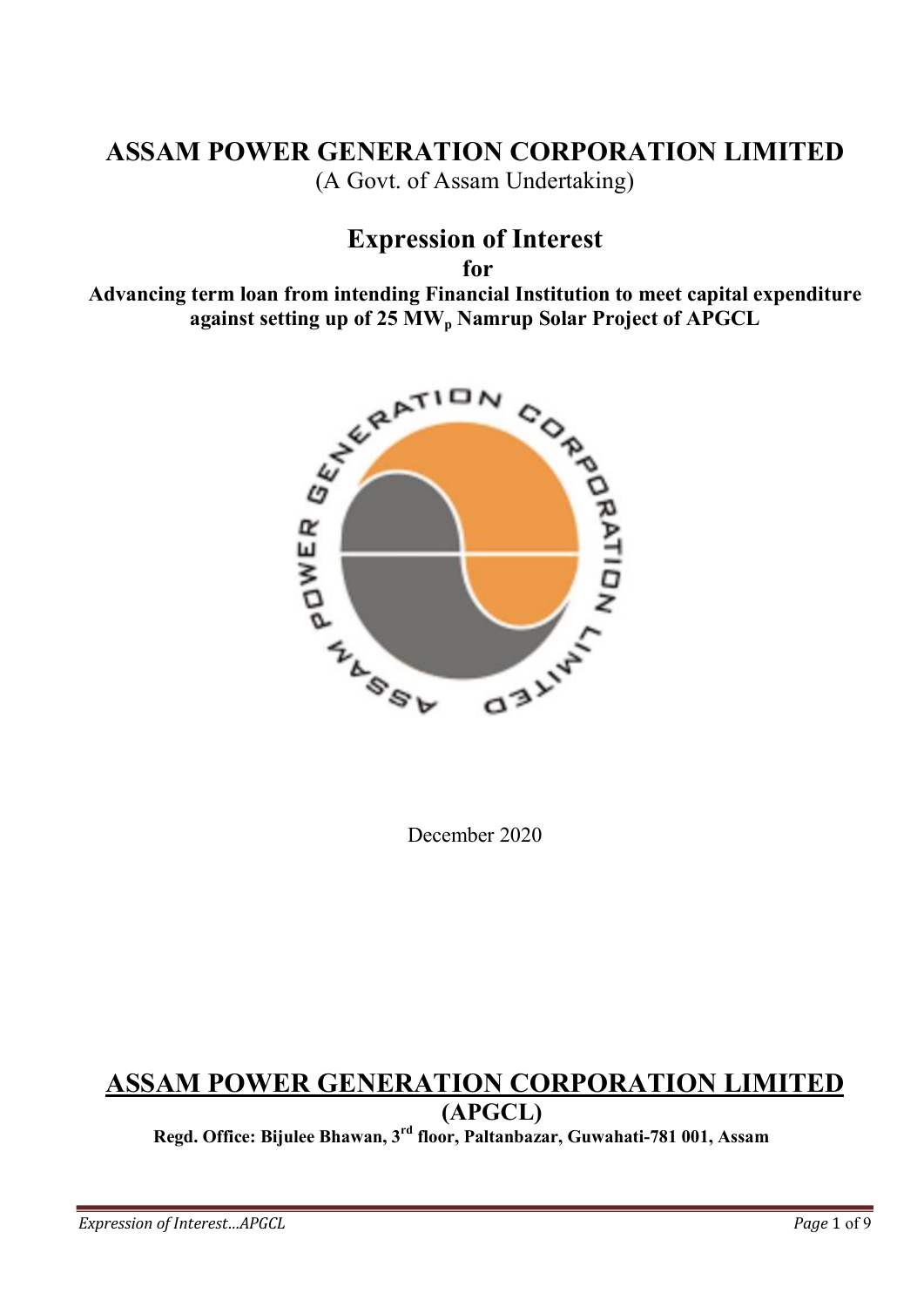#### DISCLAIMER

The information contained in this Expression of Interest document ("EOI") or subsequently provided to Applicants, whether verbally or in documentary or any other form by or on behalf of APGCL or any of its employees or advisers, is provided to Applicants on the terms and conditions set out in this EOI and such other terms and conditions subject to which such information is provided.

This EOI is not an agreement or an offer by APGCL to the prospective Applicants or any other person. The purpose of this EOI is to provide interested parties with information that may be useful to them in the formulation of their Proposals pursuant to this EOI. This EOI includes statements, which reflect various assumptions and assessments arrived at by APGCL in relation to the proposal. Such assumptions, assessments and statements do not purport to contain all the information that each Applicant may require. This EOI may not be appropriate for all persons, and it is not possible for APGCL, its employees or advisers to consider the objectives, technical expertise and particular needs of each party who reads or uses this EOI. The assumptions, assessments, statements and information contained in this EOI, may not be complete, accurate, adequate or correct. Each Applicant should, therefore, conduct its own investigations and analysis and should check the accuracy, adequacy, correctness, reliability and completeness of the assumptions, assessments and information contained in this EOI and obtain independent advice from appropriate sources.

Information provided in this EOI to the Applicants may be on a wide range of matters, some of which may depend upon interpretation of law. The information given is not intended to be an exhaustive account of statutory requirements and should not be regarded as a complete or authoritative statement of law. APGCL accepts no responsibility for the accuracy or otherwise for any interpretation or opinion on the law expressed herein.

APGCL, its employees and advisers make no representation or warranty and shall have no liability to any person including any Applicant under any law, statute, rules or regulations or tort, principles of restitution or unjust enrichment or otherwise for any loss, damages, cost or expense which may arise from or be incurred or suffered on account of anything contained in this EOI or otherwise, including the accuracy, adequacy, correctness, reliability or completeness of the EOI and any assessment, assumption, statement or information contained therein or deemed to form part of this EOI or arising in anyway in this Selection Process.

APGCL also accepts no liability of any nature whether resulting from negligence or otherwise however caused arising from reliance of any Applicant upon the statements contained in this EOI.

APGCL may in its absolute discretion, but without being under any obligation to do so, update, amend or supplement the information, assessment or assumption contained in this EOI.

The issue of this EOI does not imply that APGCL is bound to select an Applicant or to appoint the Selected Applicant, as the case may be and APGCL reserves the right to reject all or any of the Proposals without assigning any reasons whatsoever.

The Applicant shall bear all its costs associated with or relating to the preparation and submission of its Proposal including but not limited to preparation, copying, postage, delivery fees, expenses associated with any demonstrations or presentations which may be required by APGCL or any other costs incurred in connection with or relating to its Proposal. All such costs and expenses will remain with the Applicant and APGCL shall not be liable in any manner whatsoever for the same or for any other costs or other expenses incurred by an Applicant in preparation or submission of the Proposal, regardless of the conduct or outcome of the Selection Process.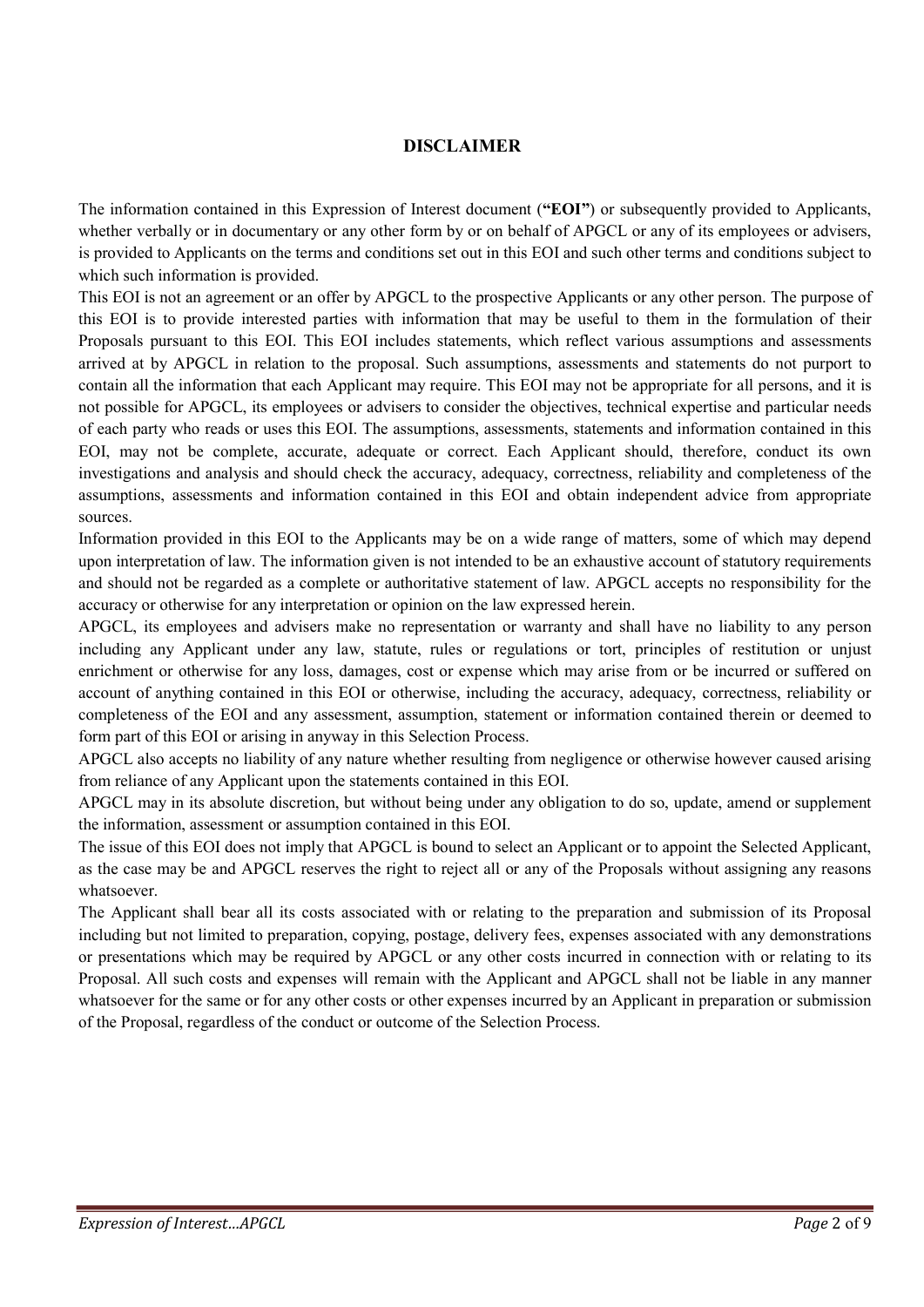## Assam Power Generation Corporation Ltd. (A successor Company of Erstwhile ASEB) BIJULEE BHAWAN, PALTAN BAZAR GUWAHATI- 781001 Website: www.apgcl.org E-Mail: cgmnre@apgcl.com

#### NOTICE INVITING EXPRESSION OF INTEREST

Assam Power Generation Corporation Limited (APGCL) invites Expression of Interest for Advancing term loan from intending Financial Institutions to meet capital expenditure against setting up of 25 MW<sub>p</sub> Namrup Solar Project of APGCL .

EoI Document shall be available in the APGCL portal- apgcl.org from 03.12.2020 to 21.12.2020.

- i. Last Date/ Time for receipt of EoI documents through registered post/ courier service or by hand: 21 /12/2020 upto 16.00 Hours. The EoI shall be submitted within stipulated time to the Chief General Manager (NRE), APGCL, 3rd Floor, Bijulee Bhawan, Paltanbazar, Guwahati – 781001.
- ii. EoI documents shall be opened on 21.12.2020 after 16.00 Hours.
- iii. Any Proposal found not fulfilling the requirements as detailed in the EoI document, will be considered as non-responsive and the Application and will not be evaluated further. Applicants shall submit the signed (by authorized signatory) & stamped copy of the EoI Document (on each page) along with their responses.
- iv. For any clarifications Applicants may contact at phone No 0361-2635812 or send their query to cgmnre@apgcl.com.

#### Chief General Manager (NRE)

APGCL, Bijulee Bhawan, Paltanbazar, Guwahati-781001, Assam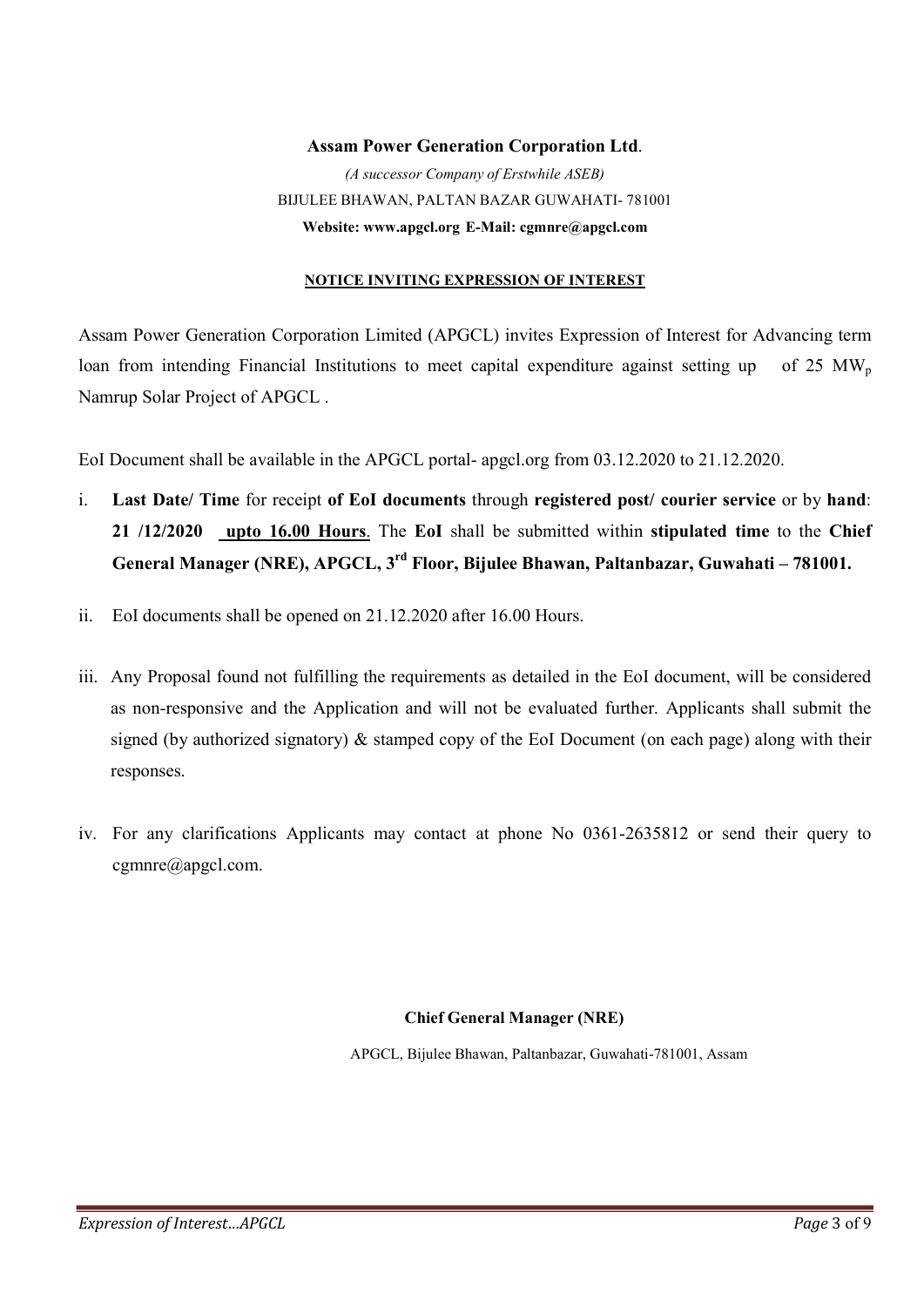# TABLE OF CONTENTS

| Sl No | Content                                                       | Page No |
|-------|---------------------------------------------------------------|---------|
|       | Background.                                                   | 5       |
|       | <b>Objectives of the Corporation.</b>                         | 5       |
| 3     | <b>Financial Capacity of APGCL.</b>                           | 5       |
| 4     | Proposed project for which the loan is required.              | 5       |
| 5     | <b>Eligibility Criteria.</b>                                  | 6       |
| 6     | <b>Application Procedure.</b>                                 | 6       |
| 7     | <b>Application Timelines.</b>                                 | 6       |
| 8     | <b>Selection Criteria.</b>                                    | 6       |
|       | ANNEX 1: Format for Application Form.                         | 7       |
|       | ANNEX 2: Broad Terms of Loan.                                 | 8       |
|       | Proposed by APGCL                                             |         |
|       | ANNEX 3(A): Broad Terms of Loan.                              | 9       |
|       | To be proposed by Applicant as part of their application.     |         |
|       | ANNEX 3(B):                                                   |         |
|       | Additional information proposed by applicant as part of their |         |
|       | application                                                   |         |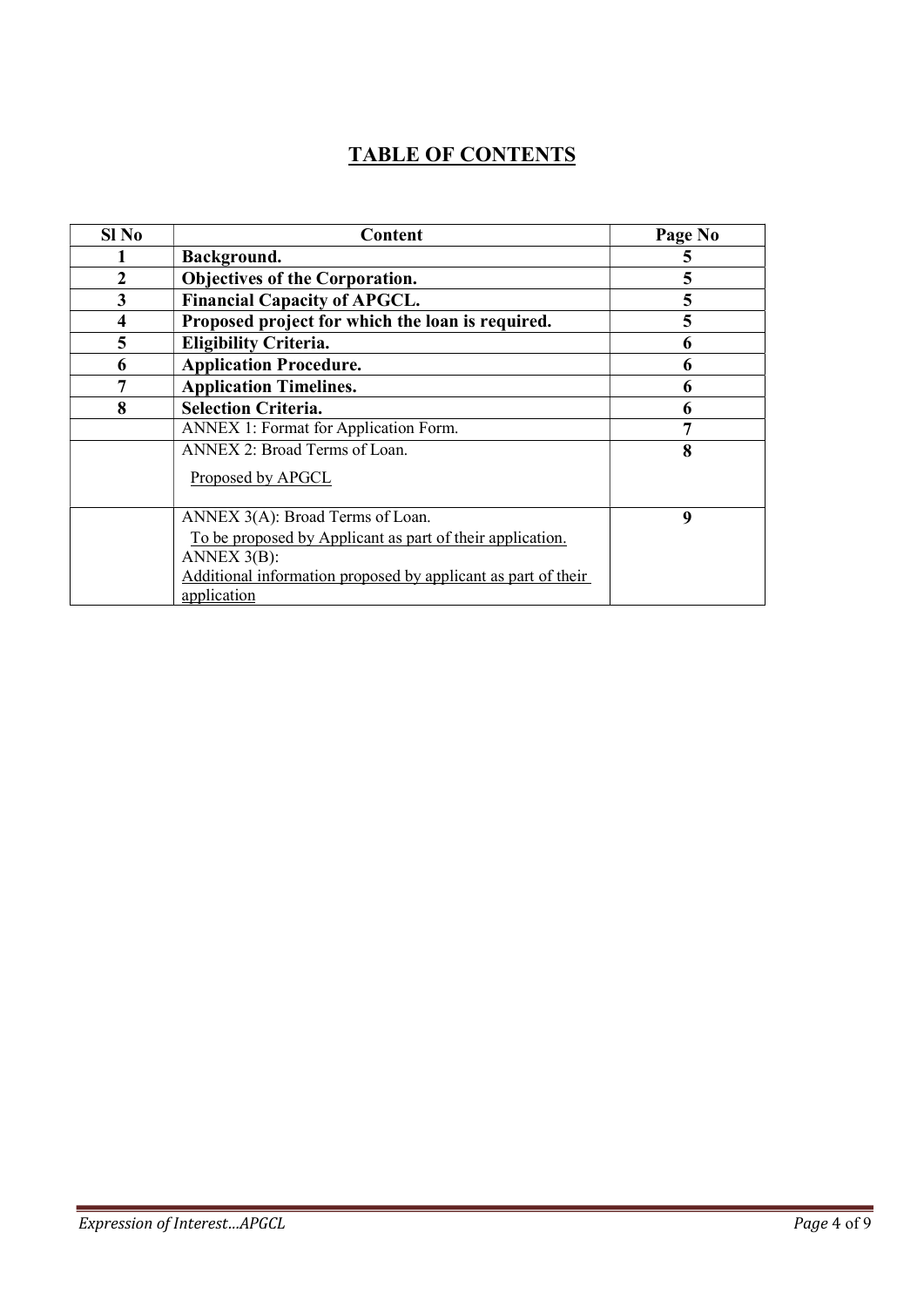### 1. Background

Assam Power Generation Corporation Ltd. was constituted after unbundling of ASEB in Dec 2004 through State Power Sector Reform Programme under the provision of Electricity Act'2003. The certificate of commencement of business was obtained wef 29th April 2004. The final Transfer scheme was implemented on Aug'2005 with a new Company Balance Sheet wef April 2005. The company is mainly responsible for maximum energy generation to meet up the energy demand in the state.

### 2. Objectives of the Corporation:

- 1. Adequate availability of power by developing new Power Projects.
- 2. Human Resources Development /Management -Reduction of Establishment cost.
- 3. To avoid cost and time overruns on the schemes under execution through effective monitoring Systems.
- 4. Best practices for R&M (Repair & Maintenance) of Power Houses & Electrical Infrastructure to improve quality and reliability of power
- 5. Other Mandatory Objectives.

### 3. Financial Capacity of APGCL

The following table showcases the key financial parameters of APGCL as per Annual Reports for last few years.

| (IN INR CRORES)       | FY-2019-20 | FY-2018-19 | FY-2017-18 |
|-----------------------|------------|------------|------------|
| Net Worth             | 348.27     | 342.71     | 320.21     |
| Gross Assets          | 1572.13    | 1571.58    | 1223.92    |
| <b>Total Revenues</b> | 503.98     | 532.10     | 490.97     |
| Profit After Tax      | 4.28       | 22.50      | 20.41      |

### 4. Proposed project for which the loan is required:

Assam Power Generation Corporation Ltd. (APGCL) is committed under the Sustainable Development Goal (SDG) to promote clean, accessible affordable and equitable Solar Energy to ensure energy security for its citizens in pursuance of the ongoing thrives of the Govt. of Assam in terms of the Assam Solar Energy Policy (ASEP), 2017. In continuation with this APGCL intends to set up a 25MW Solar Project at Namrup. As per Detailed Project Report (DPR), the total project cost is estimated to Rs. 95 crores (approx.). The capital expenditure for the project is proposed to be met by advancing term loan from the intending financial institution.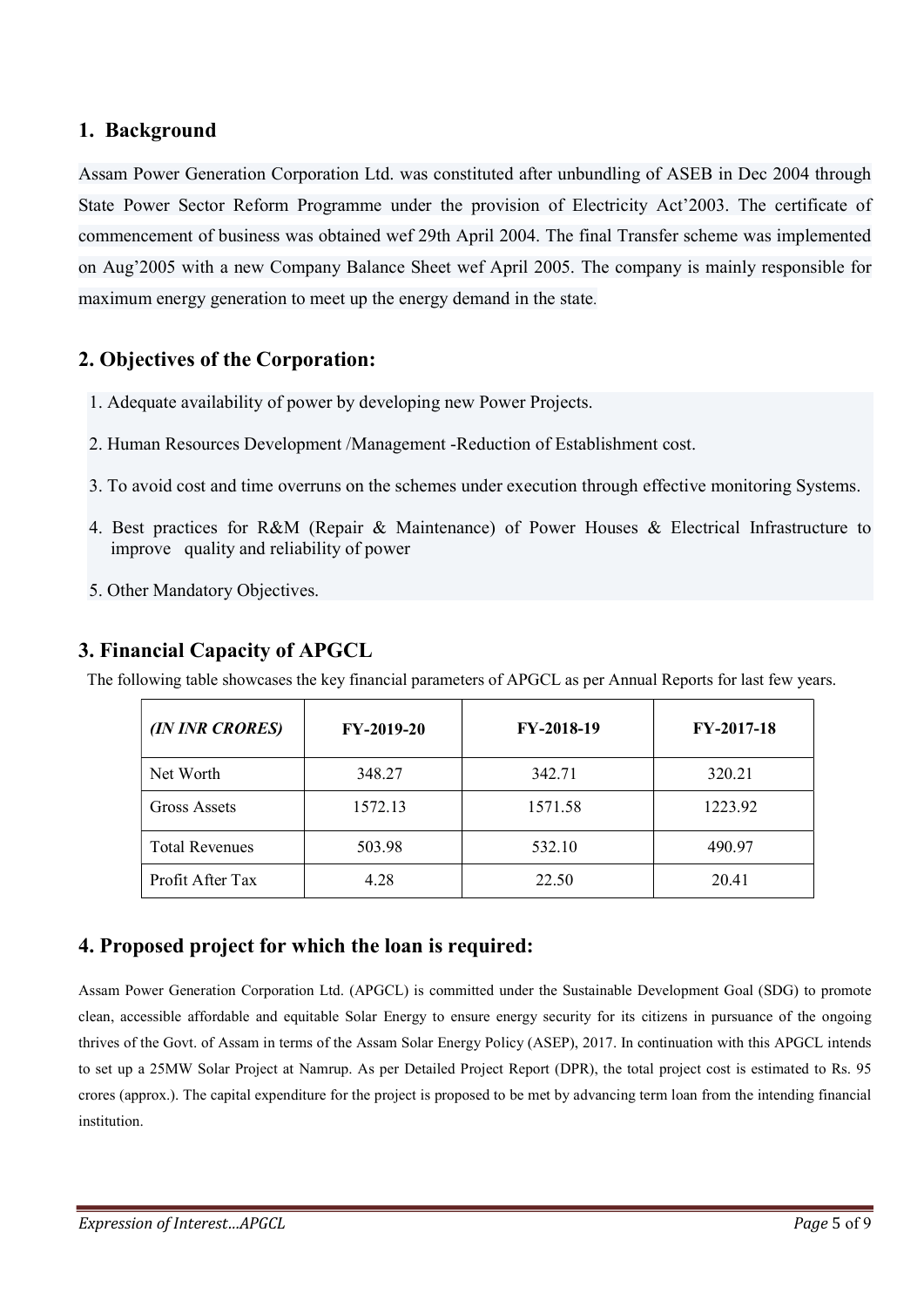## 5. Eligibility Criteria

The applicants must satisfy the following eligibility criteria for applying under this Expression of Interest:

- 1) Must be a Scheduled Commercial Bank or Financial Institution registered with the Reserve Bank of India.
- 2) Must have a minimum turnover of to INR 3,000 Crores for loan portfolio.
- 3) Must have previous experience in providing large scale-long term financing to Govt. / PSU/Private entities in the past.

### 6. Application Procedure

#### Step 1: Download the EoI and Application Form from the website: www.apgcl.org

- Step 2: Fill in the required details of the Application Form
- Step 3: Attach a Covering Letter from your organization according to the following guidelines along with supporting documents: Title "Advancing term loan from intending Financial Institution against setting up of 25MW<sub>p</sub> Namrup Solar Project of APGCL"
	- 1) Filled in Application Form as per ANNEX 1, ANNEX 2,ANNEX 3A and ANNEX 3B.
	- 2) Mandate & History of the organization
	- 3) List of Major clients / customers availing CAPEX Loan.
	- 4) Company Brochures, if any.
	- 5) Summary of Financial Statements & Detailed Annual Reports of the organization.
	- 6) All pages to be duly signed by the authorized representative of organization.

Step 4: Send a hardcopy of the Cover Letter and completed Expression of Interest (EoI) to: The Chief General Manager, NRE  $3<sup>1</sup>$ 3<sup>rd</sup> Floor, Bijulee Bhawan, APGCL P. O. Paltanbazar, Guwahati, Kamrup (M). Assam- 781001.

Step 5: Send an electronic copy of the documentation, including a scanned copy of the Covering Letter, to cgmnre@apgcl.com. For further information, please contact Sri Akshay Talukdar, Deputy General Manager (PP&I), APGCL at Mobile No: 94351-39416.

### 7. Application Timelines

| <b>S. No.</b> | <b>Milestone</b>                              | Date                           |
|---------------|-----------------------------------------------|--------------------------------|
|               | Publication/Floating date of EOI              | $03 - 12 - 2020$               |
| $\mathcal{D}$ | Last Date & Time for Submission of EOI        | 21-12-2020<br>Till 16:00 Hrs.  |
|               | Opening of EoI & Commencement of Negotiations | 21-12-2020<br>After 16:00 Hrs. |

## 8. Selection Criteria

Applications received from organizations with all required documentation will be reviewed by a Panel

Committee and be further negotiated. Applicants will be notified accordingly.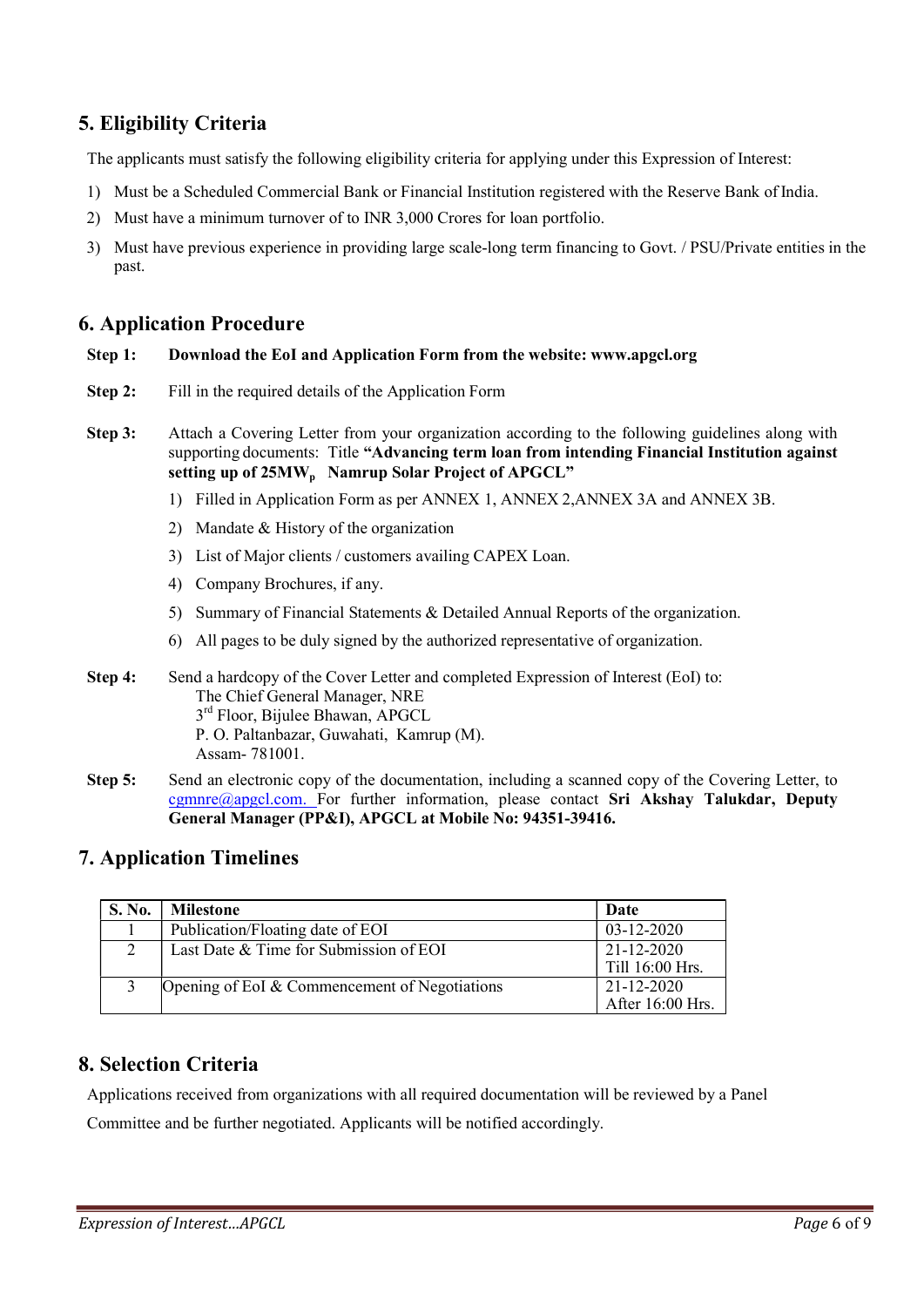# ANNEX 1: Format for Application Form

| <b>APPLICATION FORM</b>   |  |                                                                         |                      |                      |                      |                      |
|---------------------------|--|-------------------------------------------------------------------------|----------------------|----------------------|----------------------|----------------------|
| Name of organization      |  |                                                                         |                      |                      |                      |                      |
|                           |  | Registered Office                                                       |                      |                      |                      |                      |
| Address                   |  | Nearest local Office                                                    |                      |                      |                      |                      |
|                           |  | Servicing Office                                                        |                      |                      |                      |                      |
| Authorized Representative |  |                                                                         |                      |                      |                      |                      |
| Mobile number             |  |                                                                         |                      |                      |                      |                      |
| Email address             |  |                                                                         |                      |                      |                      |                      |
|                           |  | Major Clients(Enclose supporting documents)                             |                      |                      |                      |                      |
| Annual Turnover           |  |                                                                         |                      |                      |                      |                      |
| FY19-20                   |  |                                                                         |                      |                      |                      |                      |
| FY18-19                   |  |                                                                         |                      |                      |                      |                      |
| FY17-18                   |  |                                                                         |                      |                      |                      |                      |
| Previous<br>Experience    |  | Capex Funding in<br>Power Projects<br>(Enclose supporting<br>documents) | FY 16-17<br>FY 16-17 | FY 17-18<br>FY 17-18 | FY 18-19<br>FY 18-19 | FY 19-20<br>FY 19-20 |
|                           |  | Capex Funding in RE<br>Projects<br>(Enclose supporting<br>documents)    |                      |                      |                      |                      |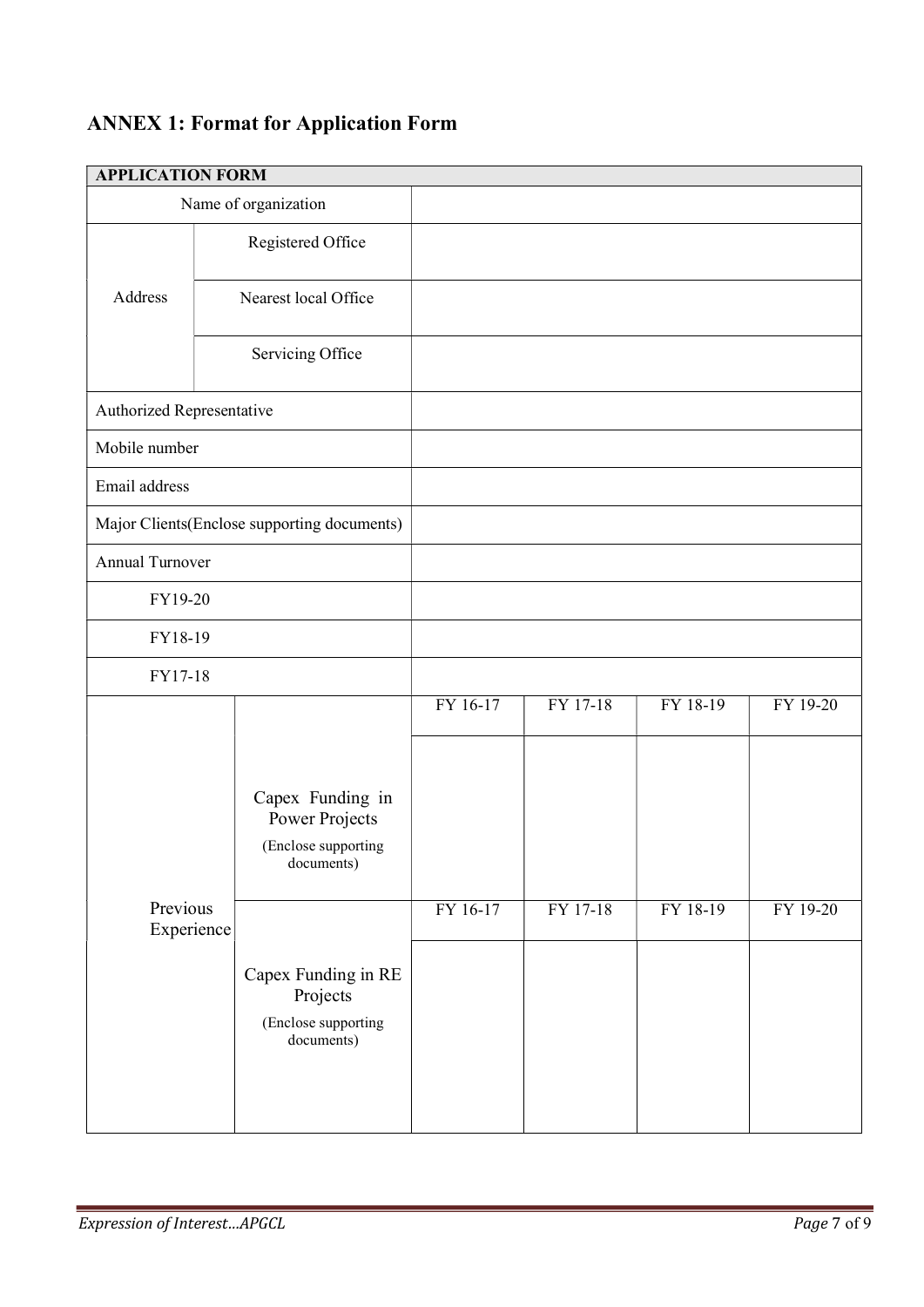## ANNEX 2: Broad Terms of Loan

#### Proposed by APGCL

- 1. Project: 25 MW<sub>p</sub> Namrup Solar Project
- 2. Estimated Project Cost : Rs 95 crores
- 3. Ownership: APGCL
- 4. Proposed term loan amount is Rs. 76 crores
- 5. Repayment Period: 15 years (inclusive of moratorium period)
- 6. Moratorium Period : 2 years
- 7. Periodicity for Reset of Interest shall be 1(one) year.
- 8. No Prepayment or Commitment fees or Preclosure charges.
- 9. Charges/Fee, if any, to be waived for the following:
	- (a) Upfront fee % for proposed Term Loan.
	- (b) Fees of appointment of Lender's Advisors like Legal Advisor / Independent Engineer etc.
	- (c) Charges and stamp duty for execution of documents.
	- (d) Vetting charges, if any
- 10. Rate of Interest: As low as possible.
- 11. Repayment Frequency: (i) Monthly ii) Quarterly (iii) Half Yearly to be furnished separately.
- 12. Day Count Basis : Actual/Actual
- 13. Interest on Application Money: From the date of realization of loan amount.
- 14. Negotiable installment amount.
- 15. Draw down schedule of term loan component shall be as per RfP as finalized.
- 16. Security against the loan will be the equitable mortgage of land and building and assets created for the project.
- 17. The spread of the interest rate should be fixed for the entire term loan period.
- 18. Validity of the offer is for 6 (six) months.